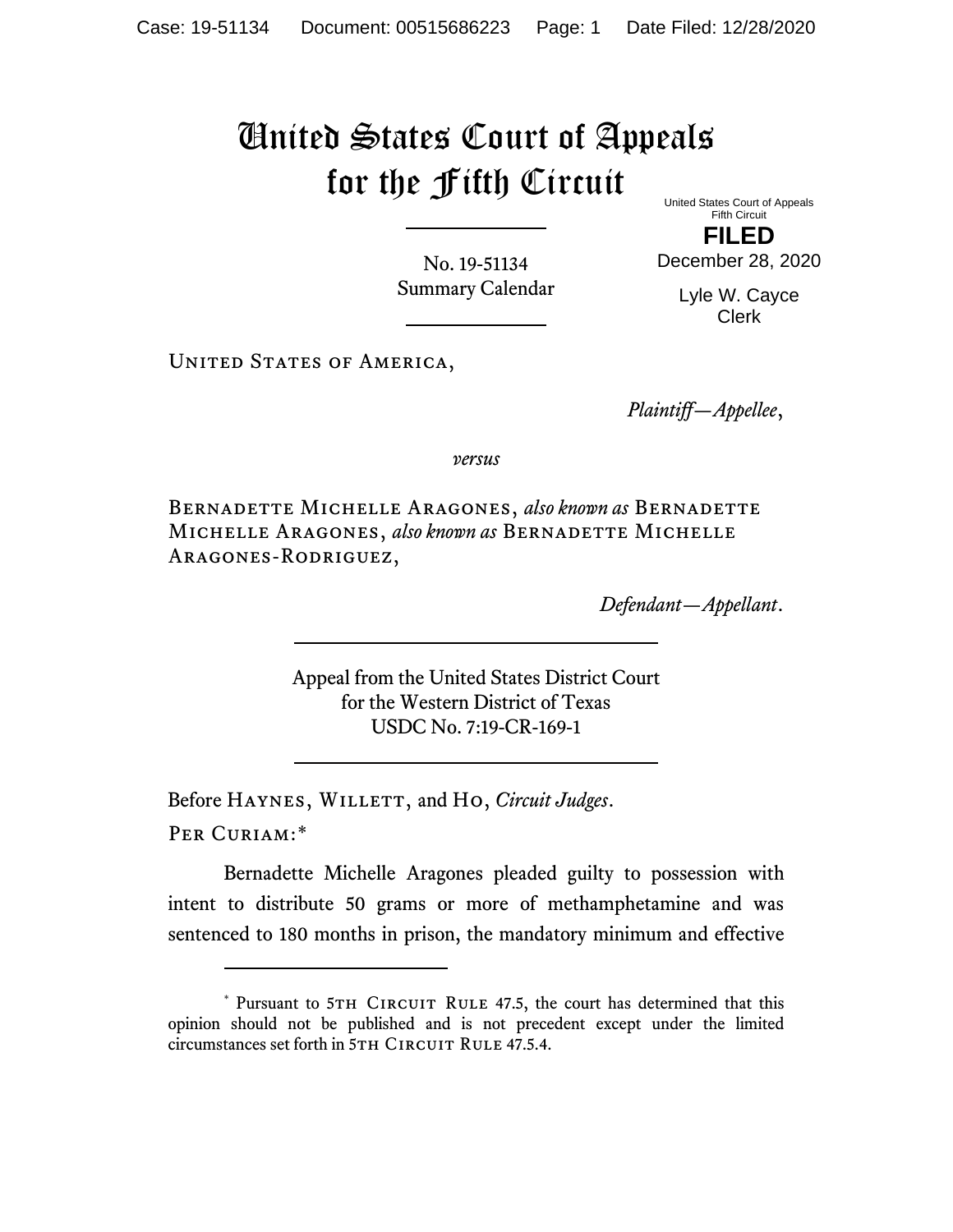## No. 19-51134

guidelines range, based on a prior conviction for a serious drug felony. She now challenges the validity of her plea based upon a language barrier, ineffectiveness of counsel, and the reasonableness and constitutionality of her sentence.

The record is not sufficiently developed to allow us to make a fair evaluation of Aragones's claims of ineffective assistance of counsel; we therefore decline to consider them without prejudice to collateral review. *See United States v. Isgar*, 739 F.3d 829, 841 (5th Cir. 2014).

Turning to her challenge to validity of her plea, her plea agreement contained a waiver of appellate rights (other than ineffective assistance of counsel and prosecutorial misconduct), but that fact does not bar a challenge to the validity of the plea. *United States v. White*, 307 F.3d 336, 343 (5th 2002). Her challenge appears to be based upon her allegation that she did not understand English sufficiently to understand the plea agreement. However, she had an interpreter at the rearraignment hearing, agreed under oath that she was guilty, and agreed to the relevant portions of the plea agreement. Her challenge thus fails. *See, e.g., United States v. Smith*, 598 F. App'x 219, 221 (5th Cir. 2014).

 To the extent that her challenge to the district court's failure to appoint an interpreter in her pre-plea proceedings survives the appeal waiver, we find no abuse of discretion or constitutional violation given the district court's factual findings regarding Aragones's English language skills during the hearing on her request for substitute counsel. *See United States v. Carreon-Ibarra*, 673 F.3d 358, 362 n.3 (5th Cir. 2012); *Rubio v. Estelle*, 689 F.2d 533, 535 (5th Cir. 1982); *United States v. Martinez*, 616 F.2d 185, 188 (5th Cir. 1980). Aragones's sentencing claims are barred by the valid appeal waiver in her plea agreement. *United States v. McKinney*, 406 F.3d 744, 746 (5th Cir. 2005).